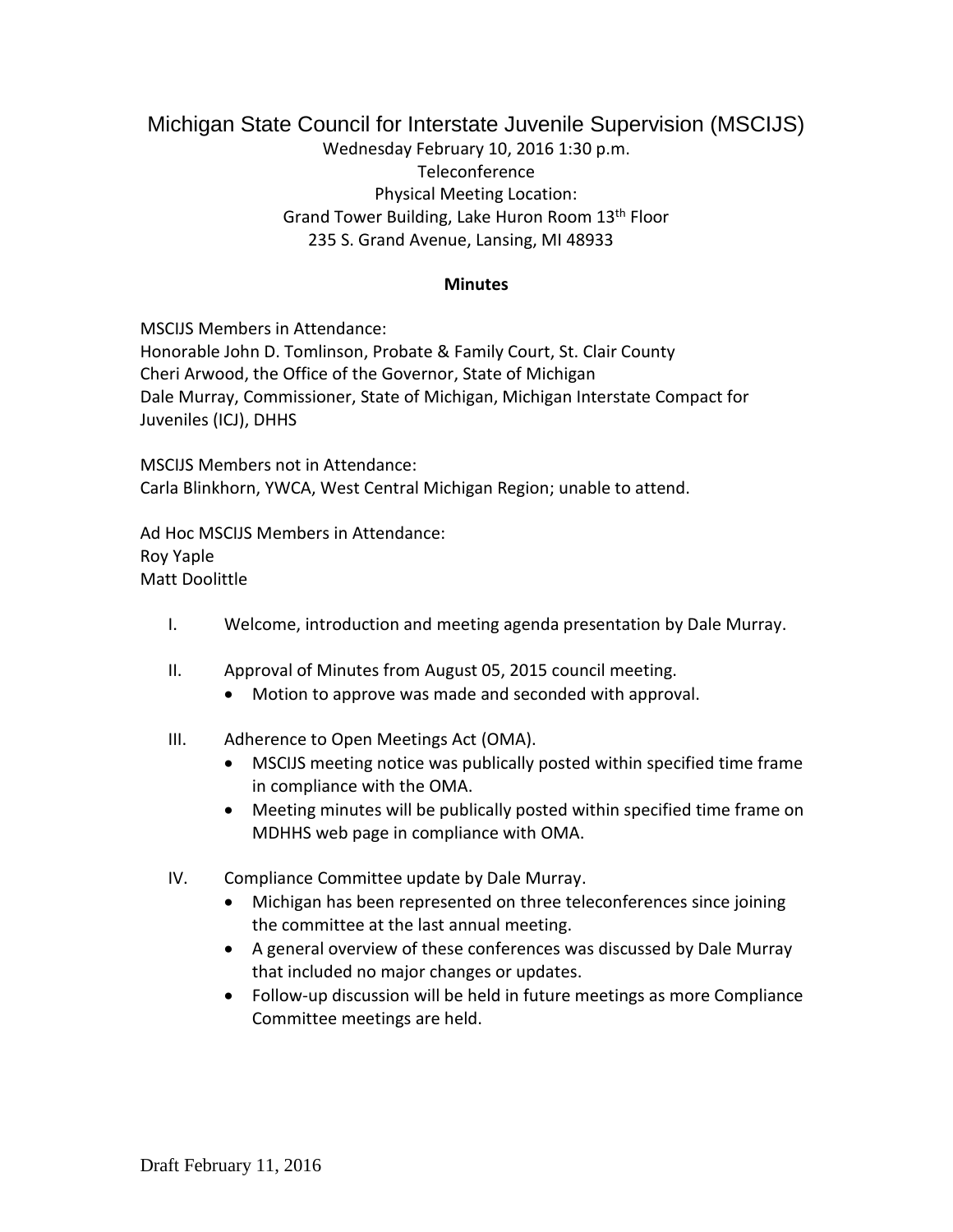- V. OAG Audit update by Dale Murray.
	- The council was informed that the Michigan ICJ office is currently participating in a preliminary audit survey by the Office of Auditor General (OAG).
	- Preliminary audit survey began in August 2015 and is currently ongoing.
	- Michigan ICJ has been informally cited and questioned on the council's lack of an appointment of a legislative member.
	- Discussion was held resulting in the consensus that Dale will inform OAG that the Governor's office has continually requested a legislative appointment from legislative leadership and requests have gone unfulfilled. In addition, the Governor's office will make another request, specifically mentioning the OAG preliminary survey.
- VI. An update on the 2016 Annual Meeting was provided by Dale Murray.
	- The meeting will be held in Boston, MA on August 22 25, 2016, with Dale Murray in attendance.
	- Dale will provide an update to the council after his attendance.
- VII. Presentation of the new ICJ rules, effective February 1, 2016, by Roy Yaple.
	- A copy of the new ICJ rules was introduced to council.
	- Commission approved 47 out of the 50 proposed rule changes from the annual meeting in 2015.
	- Most changes were administrative changes for language uniformity throughout rules.
- VIII. Presentation of approved ICJ Survey Questionnaire by Roy Yaple.
	- 10 question survey was approved by the council in August 2015 meeting and submitted to State Court Administrator's Office (SCAO).
	- The "Survey Monkey" electronic version of the survey is available now.
	- A notice by the State Court Administrator's Office (SCAO) will be sent out February 28, 2016, with results expected in March 2016.
	- Results will be discussed at the next council meeting.
- IX. Presentation of OAG ICJ Operations Preliminary Survey update by Roy Yaple.
	- The ICJ preliminary audit survey is covering the fiscal years of 2013, 2014, and 2015.
	- To date, 41 requests have been made by the OAG for ICJ-related matters.
	- The council will discuss further direction after preliminary survey results and decision are submitted by the OAG.
	- Questions at the end of the presentation included:
		- i. What percentage of ICJ case files has the OAG requested thus far?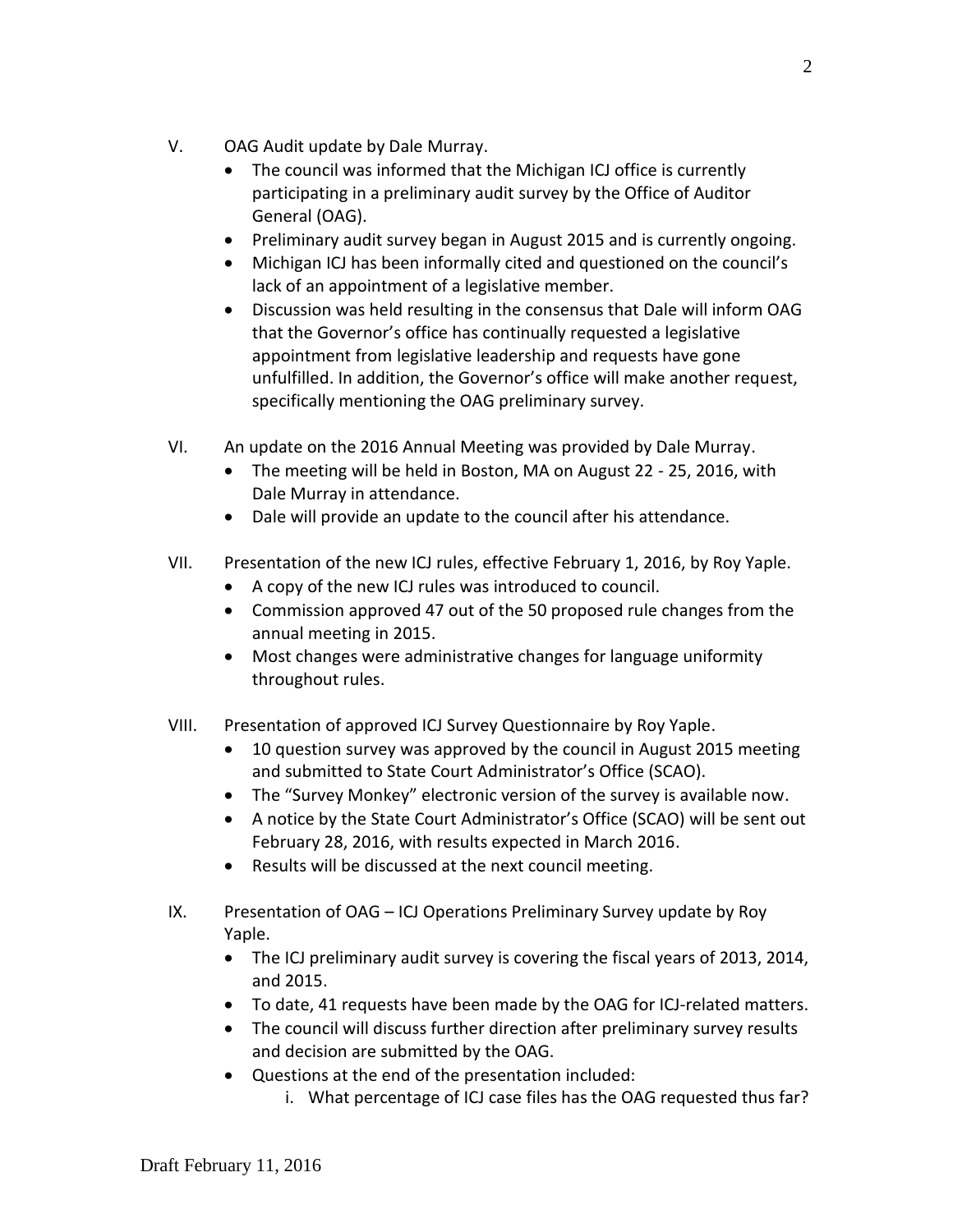- ii. What specific types of requests have been made?
- iii. When was the last audit of ICJ?

Follow-up discussion revealed that the percentage of ICJ cases that the OAG has requested thus far is around 18 – 20%. The OAG initially indicated that the preliminary survey would cover around 2%. OAG has requested specific information regarding cases, physical case files, and has also requested contact information for other agencies that specifically conduct business with the Michigan ICJ office. The OAG has indicated that they will be contacting them regarding their experiences in doing business with Michigan ICJ. The last audit of the Michigan ICJ office was in 2005.

- X. Presentation of ICJ Policy revisions by Roy Yaple.
	- ICJ policy changes were made to ICM 150, 160, and 170.
	- ICM 150 (Interstate Parole/Probation Procedures) policy changes were made to better facilitate worker contact with families and juveniles when they enter the state.
		- i. The policy was updated to give the worker more clarity on steps to take when they are unable to contact the family.
		- ii. Specifically, positive contact should occur within 10 days or Michigan ICJ will contact the sending state ICJ office.
		- iii. Other updates were made to further explain policy specific to parental placements.
	- ICM 160 (Interstate Runaway, Escapee, and Absconder Procedures) policy changes were made to better clarify the process of voluntary returns.
		- i. Policy was updated regarding procedures on how to handle a youth who has voluntarily turned him or herself in leading up to their actual return.
	- ICM 170 (Interstate Compact for Juveniles Travel Permits) policy changes were made to stress adherence to the ICJ travel permit rules and to further encourage the use of travel permits.
- XI. Presentation of ICJ 2016 Performance Measurement Plan by Roy Yaple.
	- The performance measurement plan includes emphasis on progress report timeliness.
	- It also includes emphasis on a user audit within the JIDS system to ensure users who are inactive are removed when appropriate.
- XII. Old Business/New Business.
	- Council Appointments
		- i. Carla Blinkhorn has provided email notice of her resignation upon completion of her current term, expiring in 2018.